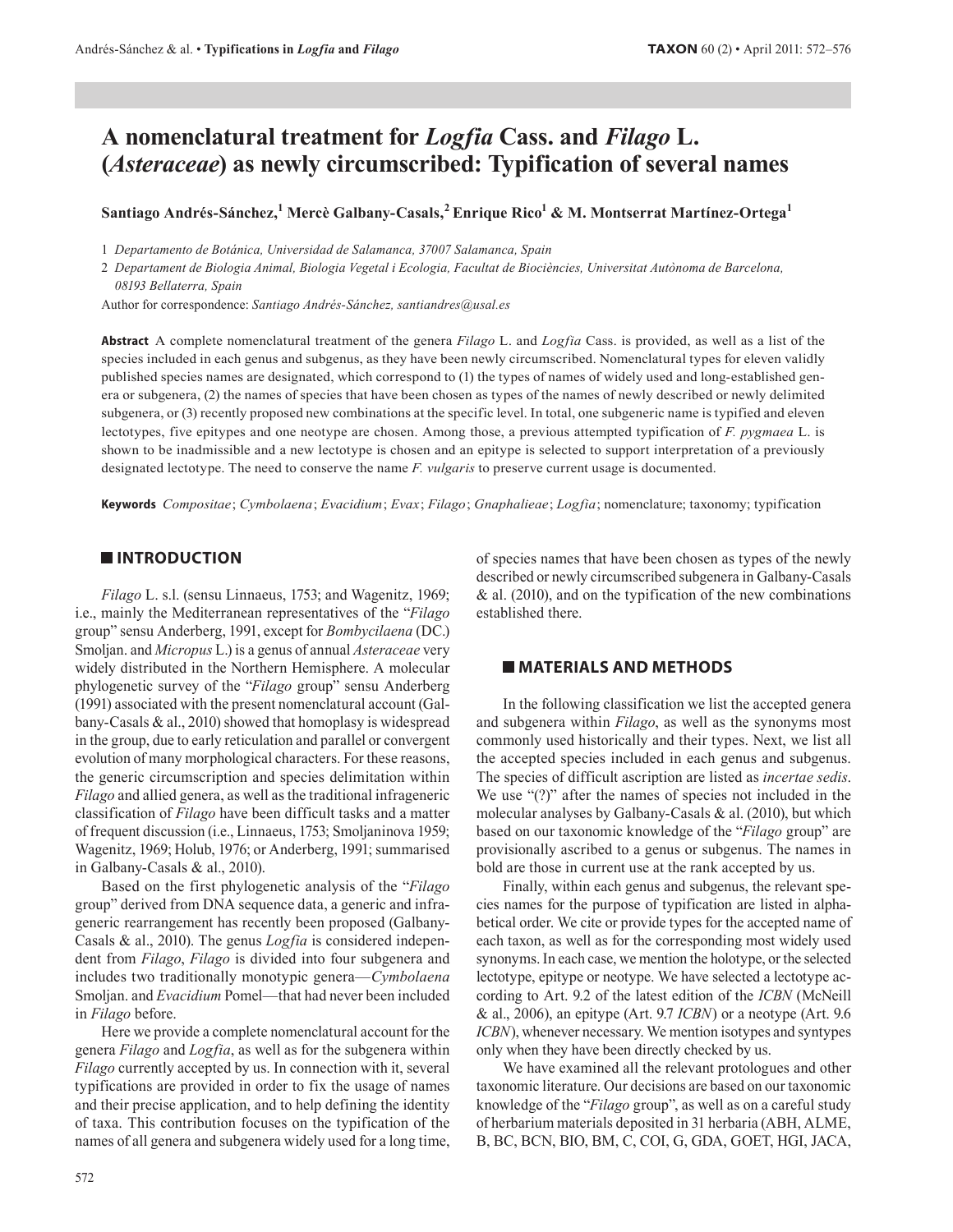K, LD, LE, LEB, LINN, MA, MAF, MGC, MJG, MPU, P, PR, SALA, SBT, SEV, UPS, Z), although we have only used materials from nine of them for typification purposes: COI, G-BOISS, G-DC, K, LE, LINN, MA, MPU-DELILE, MPU-MAIRE, P, UPS-BURSER. In all cases, we took particular care in designating types that are in accordance with the protologues and that support the current usage of the names.

Photographs have been taken of all relevant material traced and are available from the corresponding author upon request.

Finally, notes on taxonomic and/or nomenclatural aspects are added wherever it is considered appropriate.

## **TAXONOMIC TREATMENT AND NEW TYPIFICATIONS**

**Filago** L., Sp. Pl.: 1199. 1753, nom. cons. - Type: Filago pyramidata L., typ. cons.

**Filago** L. subg. **Filago**  $\equiv$  Filago L. sect. Filago.

- $= Evax$  Gaertn., Fruct. Sem. Pl. 2: 393. 1791  $\equiv$  Filago subg. Evax (Gaertn.) Wagenitz in Willdenowia 5: 423. 1969 – Type: Evax umbellata Gaertn. (= Filago pygmaea L.).
- $= Gifola$  Cass. in Bull. Sci. Soc. Philom. Paris 1819: 142. 1819  $\equiv$  Filago sect. Gifola (Cass.) DC., Prodr. 6: 247. 1838  $\equiv$ Filago subg. Gifola (Cass.) Gren., Fl. Jurass. 2: 429. 1869  $\equiv$  *Impia* Bluff & Fingerh., Comp. Fl. German. 2: 342. 1825, nom. illeg. (Art. 52.1 ICBN) – Type: Gifola germanica (L.) Dumort. (= Gnaphalium germanicum L. = Filago germanica (L.) Huds.) (= Filago vulgaris Lam.).
- = Filago sect. Gifolaria Coss. & Kralik in Bull. Soc. Bot. France 4: 280. 1857 = Filago subg. Gifolaria (Coss. & Kralik) Pomel, Nouv. Mat. Fl. Atl. 1: 46.  $1874 \equiv Gifolaria$ (Coss. & Kralik) Pomel in Bull. Soc. Bot. France 35: 335. 1888 – Type: Filago mareotica Delile.
- $= Evacopsis$  Pomel, Nouv. Mat. Fl. Atl. 1: 41. 1874 Type (designated by Wagenitz, 1966: 337): Evacopsis polycephala Pomel ( $\equiv$  Filago polycephala (Pomel) Wagenitz) ( $\equiv$  Filago congesta Guss. ex DC.).
- = Evax sect. Evacella Smoljan. in Bot. Mater. Gerb. Bot. Inst. Komarova Akad. Nauk S.S.S.R. 18: 269. 1957 - Type: Evax arenaria Smoljan. (= Filago arenaria (Smoljan.) Chrtek & Holub).
- = Evax sect. Filaginoides Smoljan. in Bot. Mater. Gerb. Bot. Inst. Komarova Akad. Nauk S.S.S.R. 18: 273. 1957 - Type: Evax filaginoides Kar. & Kiril.  $\equiv$  Filago filaginoides (Kar. & Kiril.) Wagenitz).

**Filago** subg. **Filago** includes the following species: F. abyssinica Sch. Bip. ex A. Rich.(?), F. aegaea Wagenitz, F. anatolica (Boiss. & Heldr.) Chrtek & Holub, F. arenaria, F. argentea (Pomel) Chrtek & Holub, F. asterisciflora (Lam.) Sweet, F. carpetana (Lange) Chrtek & Holub, F. congesta, F. contracta (Boiss.) Chrtek & Holub(?), F. cretensis Wagenitz(?), F. desertorum Pomel, F. duriaei Coss. ex Lange, F. eriocephala Guss., F. filaginoides, F. fuscescens Pomel, F. gaditana (Pau) Andrés-Sánchez & Galbany, F. hurdwarica (DC.) Wagenitz(?), F. inexpectata Wagenitz, F. lusitanica (Samp.)

P. Silva, F. lutescens Jordan, F. mareotica, F. micropodioides Lange, F. petro-ianii J. Rita & Dittrich(?), F. prolifera Pomel(?), F. pygmaea, F. pyramidata, F. ramosissima Lange, F. tyrrhenica Chrtek & Holub.(?), F. vulgaris.

Filago arenaria (Smoljan.) Chrtek & Holub in Preslia 53: 3.  $1963 \equiv Evax$  arenaria Smoljan. in Bot. Mater. Gerb. Bot. Inst. Komarova Akad. Nauk S.S.S.R. 18: 269. 1957 - Lectotype (designated here): Asia Media. In arenis austrooccidentalibus Kyzyl-Kum, prope pagum Adymbai, 8-VI-1932, C. Nikitin & N. Michailova 182 (LE!).

Note: We have found two sheets of F. arenaria bearing the same text *(ind. loc.)* on their labels in LE, of which we choose as lectotype the sheet containing eight individuals that bears a revision label by Smoljaninova. The other sheet (isotype) shows only two individuals and was revised by Smoljaninova and Wagenitz.

- Filago congesta Guss. ex DC., Prodr. 6: 248. 1838 Holotype: Sicilia, 1831, Gussone (G-DC G00203355 photo!).
- $=$  Filago polycephala (Pomel) Wagenitz in Ber. Deutsch. Bot. Ges. 79(7): 337. 1966  $\equiv$  *Evacopsis polycephala* Pomel, Nouv. Mat. Fl. Atl. 1: 43. 1874 – Lectotype (designated by Wagenitz, 1966: 338): O. Djebel Amour à Sidi-bou-Zid, 1860, Pomel (MPU-MAIRE!).
- Filago filaginoides (Kar. & Kiril.) Wagenitz in Willdenowia 5: 417. 1969  $\equiv E \nu \alpha x$  *filaginoides* Kar. & Kiril. in Bull. Soc. Imp. Naturalistes Moscou 15: 379. 1842 – Lectotype (designated by Wagenitz, 1969: 417): In arenosis Songoriae prope Kusu-kerpetsch ad fl. Ajagis, 1841, Karelin & Kiriloff 1616 (LE!).
- Filago gaditana (Pau) Andrés-Sánchez & Galbany in Taxon 59: 1689. 2010  $\equiv$  *Evax pygmaea* var. *gaditana* Pau in Mem. Real Soc. Esp. Hist. Nat. 21: 340. 1924 - Lectotype (designated here): Djebel Kebir, April 1921, C. Pau (MA123865!); syntype: Casas Viejas (Cádiz), IV-1914, F. Beltrán, det. C. Pau (MA123956!).
- $= Evax$  asterisciflora var. ramosissima Mariz in Bol. Soc. Brot. 9: 183. 1891 = Filago pygmaea subsp. ramosissima (Mariz) R. Fern. & Nogueira in Bol. Soc. Brot., ser. 2, 45: 323. 1971  $\equiv Evax$  pygmaea subsp. ramosissima (Mariz) R. Fern. & Nogueira in Bol. Soc. Brot., ser. 2, 52: 67. 1978 – Lectotype (designated by Fernandes & Nogueira, 1971: 325): Coimbra, Baleia, May 1876, M. Ferreira (COI!).
- Filago mareotica Delile, Descr. Égypte, Hist. Nat. 2: 274.  $1813-1814 \equiv *Micropus macroticus*$  (Delile) Spreng., Syst. Veg. 3: 499.  $1826 \equiv Evax$  mareotica (Delile) DC., Prodr. 5: 459. 1836  $\equiv$  *Evacopsis mareotica* (Delile) Pomel in Bull. Soc. Bot. France 35: 334. 1888 = Gifolaria mareotica (Delile) Chrtek & Holub in Preslia 35: 10. 1963 - Lectotype (designated here): illustration in Delile, Descr. Egypte, Hist. Nat. 2: tab. 47, fig. 2. 1813-1814; epitype (designated here): F. mareotica (MPU-DELILE MPU007025!).

Note: Delile (1813–1814: 274) gives the following indication in the protologue: "Cette plante croît auprès des anciennes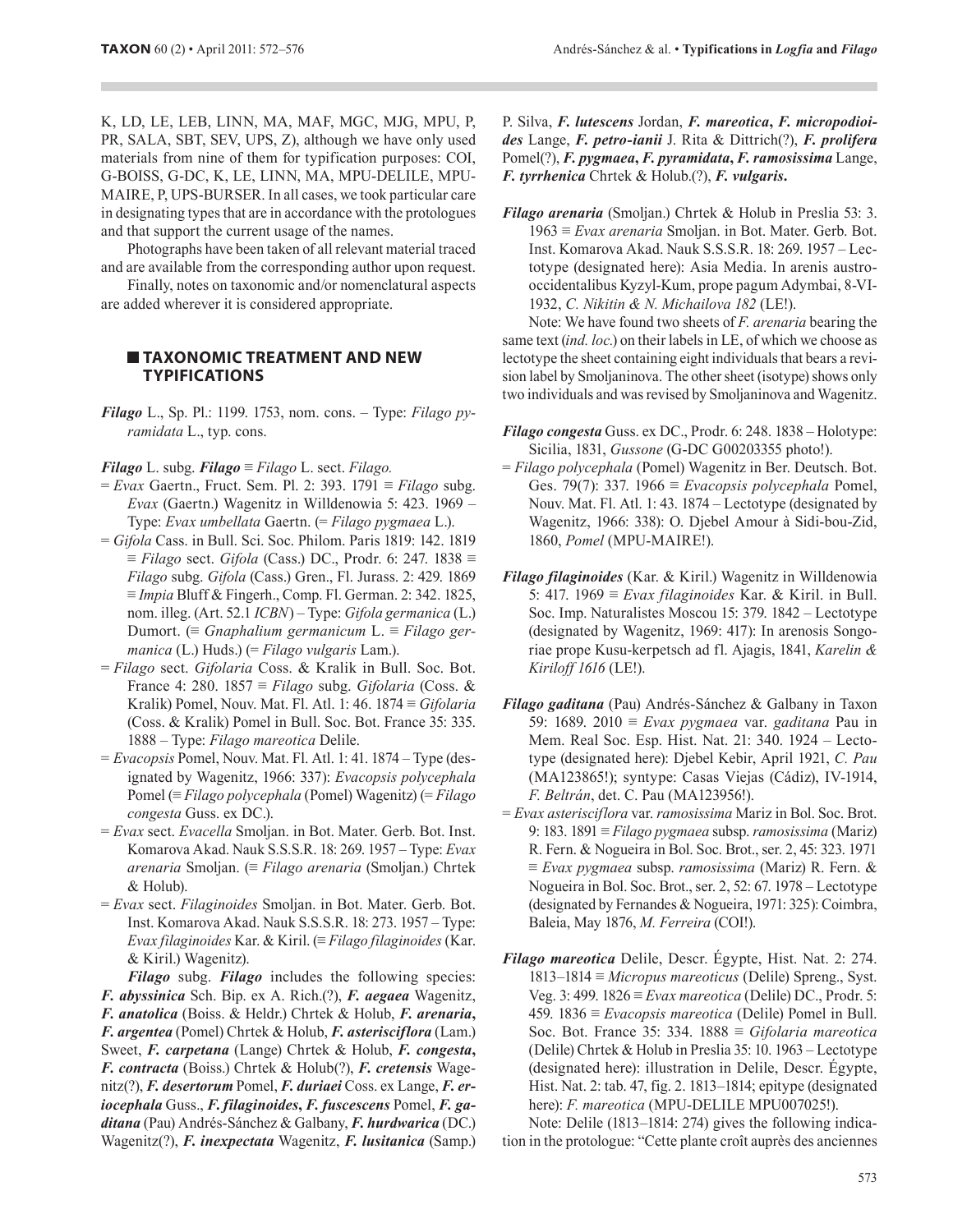carrières d'Alexandrie et du lac Mareotis." We have found a specimen at Delile's herbarium in MPU that bears the annotation "Filago mareotica" in Delile's handwritting as compared with Burdet (1979), but no further indication. It is therefore not completely certain that this is original material of F. mareotica. There is also a plate (Delile, l.c.) cited in the protologue, but the plant with solitary capitula drawn there is not depicted with enough detail and is ambiguous in that the characters that could help to distinguish F. mareotica from Logfia clementei (L.) Holub (i.e., morphology of the external receptacular paleae), from *F. ramosissima* (i.e., inner florets hermaphrodite or functionally male and pappus present or absent) and from *F. fuscescens* (i.e., number of receptacular paleae and arista length) cannot be discerned. We designate Delile's plate as the lectotype for this name with the support of the sheet from Delile's collection as an epitype.

- Filago pygmaea L., Sp. Pl.: 927. 1753 = Micropus pygmaeus (L.) Desf., Fl. Atlant. 2: 307. 1799  $\equiv Evax$  pygmaea (L.) Brot., Fl. Lusit.: 363. 1804 – Lectotype (designated here): Gnaphalium roseum Bauh. Figura e(st) in Prodromo. Massiliae sponte (UPS-BURSER 15-1 12 photo!); epitype (designated here): Filago pygmea [on verso:] Filago [illegible] ex agro niciensi, *Allioni* (LINN 1041.1!); other original material: illustration in Barrelier, Pl. Galliam: t. 127. 1714; illustration in C. Bauhin, Prodr.: 122, 1620; illustration in Vaill. in Mém. Acad. Roy. Sci. (Paris) 1719: t. 20, f. 9. 1719.
- $\equiv$  Filago acaulis L., Syst. Nat., ed. 12, 2: 580. 1767 Lectotype (designated here): UPS-BURSER 15-1 12 photo! detailed under F. pygmaea above; epitype (designated here): LINN 1041.1! detailed under F. pygmaea above.
- = Evax umbellata Gaertn., Fruct. Sem. Pl. 2: 393. 1791 Lectotype (designated here): illustration in Gaertn., Fruct. Sem. Pl. 2: Evax umbellata t. CLXV. 1791; epitype (designated here): LINN 1041.1! detailed under *F. pygmaea* above; original material: illustration in J. Bauhin, Hist. Pl. 3: 162, Gnaphalium umbellatum minimum CAP. LVI. 1651.

Note: Alavi (1983) selected the sheet LINN 1041.1 as the type for the name  $F. pygmaea$  (see Jarvis, 2007). This material must have been sent to Linnaeus by C. Allioni after 1757, as these botanists did not exchange correspondence before that year (Allioni, 1757). Therefore the material could not have been studied by Linnaeus before 1753 and cannot be considered original material, thus representing a neotype. Under Art. 9.17 (a) of the *ICBN*, the choice of a neotype can be superseded in case any of the original material is rediscovered. None of the three illustrations previously mentioned as original elements can be unambiguously interpreted (i.e., important details helping unequivocal identification of  $F$ . pygmaea, such as the morphology of the receptacular paleae and of the achene of the external florets, cannot be appreciated in the illustrations) and, therefore, none of them would be a good choice as a lectotype. There is also additional material lodged at Burser's herbarium that is apparently the only extant remaining relevant element for this typification (Jarvis, 2007) and we here select it as a lectotype. But, unfortunately, the three specimens in this sheet are conserved in a very poor condition: they all have lost the

capitula and no achene is preserved, so the characters that allow distinguishing  $F$ . pygmaea from  $F$ . lusitanica and  $F$ . ga*ditana*—i.e., presence/absence and morphology of the hyaline trichomes of the achene—cannot be observed. For this reason, we additionally select an epitype from the Linnaean collections at LINN that will allow unambiguous identification and precise taxonomical interpretation of the type. Filago pygmaea shows a high level of intraspecific variation in DNA sequences (Galbany-Casals & al., 2010) and it is also a very heterogeneous taxon from a morphological point of view. Therefore, the intraspecific taxonomy of the complex F. pygmaea could change on the light of new data. In our opinion, the original Linnaean concept could be best preserved by the selection of this epitype than by the choice of modern material.

Filago acaulis has often been considered illegitimate as it was evidently published by Linnaeus in 1767 (p. 580) as a replacement name for *F. pygmaea*. However, as no type of F. pygmaea then existed and as the name, F. pygmaea, was not cited, the requirements of Art. 52.2 for inclusion of the type of *F. pygmaea* were not met. To maintain current practice the two names are made homotypic by the lectotypifications above.

Filago pyramidata L., Sp. Pl.: 1199. 1753  $\equiv$  Gnaphalium pyramidatum (L.) Lam., Encycl. 2: 760. 1788  $\equiv$  Gnaphalium germanicum var. pyramidatum (L.) Duby, Bot. Gall. 1: 269.  $1828 \equiv$  Filago germanica var. pyramidata (L.) Gaudin, Fl. Helv. 5: 253. 1829 = Gifola pyramidata (L.) Dumort., Fl. Belg.: 69. 1827 – Neotype (designated here): LINN 1041.5!. Note: The protologue of F. pyramidata by Linnaeus (1753:

1199) reads: "Habitat in Hispania. Loefling" and, hypothetically, additional original elements could be found at any of the herbaria that lodge Loefling's collections (LINN, SBT). Nevertheless, we have revised these collections and no original material has been found.

Jarvis (2007; after Wagenitz, 1965) cited a sheet lodged at Burser's Herbarium (UPS BURSER 15-1 008 photo!) and an illustration in Petiver (1713–1715: 18, t. 18, f. 10) as materials relevant for this typification. Neither of these elements can be chosen as type for *F. pyramidata* because neither is original material of that name, but both are original material of *Gnapha*lium germanicum, described on page 857. Following Greuter (in Greuter & Rechinger, 1967: 136-138), we consider that, despite Linnaeus uniting these two species (in the Addendum following the Index to Species Plantarum), he did not cease to accept either (Art. 34.1) and they remain heterotypic synonyms. In this situation, we here select a neotype for  $F$ . *pyramidata*.

- **Filago vulgaris** Lam., Fl. Franç. 2: 61. 1779, nom. cons. prop.  $\equiv$ Gifola vulgaris (Lam.) Cass. in Cuvier, Dict. Sci. Nat. 18: 531. 1820 – Type (proposed for conservation by Andrés-Sánchez & al., 2011b): 1 germanica (LINN 1041.4!), typ. cons. prop.
- = Gnaphalium germanicum L., Sp. Pl.: 857. 1753, nom. rej. prop.  $\equiv$  Filago germanica (L.) Huds., Fl. Angl.: 328. 1762  $\equiv$  F. rotundata Moench, Methodus: 577. 1794, nom. illeg. (Art. 52.1  $ICBN$ ) – Lectotype (designated here): Ruhrkraut. In Lusatia, Misnia & c., Herb. Burser XV: 8 (UPS BURSER 15-1 008 photo!).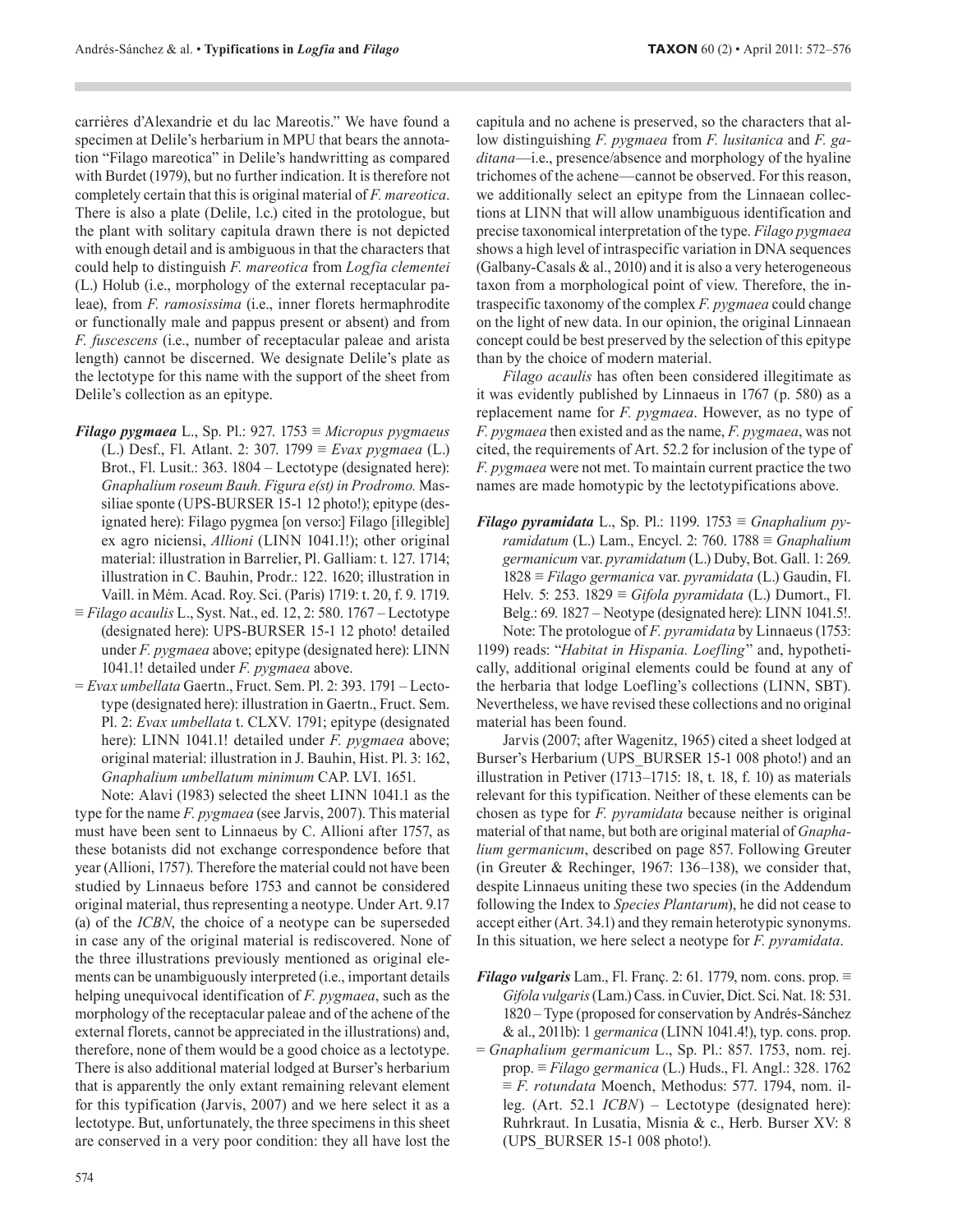Note: Filago vulgaris is an illegitimate name according to Art. 52.1, but it has been proposed to conserve it against G. germanicum (see Andrés-Sánchez & al., 2011b).

Not recognizing that  $F$ , *vulgaris* is an illegitimate name, Wagenitz (1965) proposed to select the illustration by Fuchs (1542) as lectotype. This shows a plant not drawn with as much precision as one might desire. The identity of this illustration is ambiguous because the number of capitula per glomerule and the morphology of the receptacular paleae (aristate or not) cannot be observed. These are the most important features distinguishing F. vulgaris from F. eriocephala Guss., a name in current use for a distinct species. Therefore, we do not consider this to be suitable as the conserved type. As *Filago vulgaris* is morphologically very variable we consider that the original Linnaean concept would be best preserved by the choice of the Linnaean specimen cited above rather than by the selection of modern material.

- Filago subg. Oglifa (Cass.) Gren., Fl. Jurass. 2: 430. 1869 (excl. *F. minima* Fries)  $\equiv$  *Gnaphalium* subg. *Oglifa* Cass. in Bull. Sci. Soc. Philom. Paris 1819: 143. 1819  $\equiv$  *Oglifa* (Cass.) Cass. in F. Cuvier, Dict. Sci. Nat. 23: 564.  $1822 \equiv Acha$ riterium Bluff & Fingerh., Comp. Fl. German. I, 2: 345. 1825, nom. illeg. (Art. 52.1 ICBN) - Type: Filago arvensis L.
- = Micropus sect. Diplocymbium Benth., Gen. Pl. 2: 298. 1873  $\equiv$  Stylocline sect. Diplocymbium (Benth.) A. Gray in Proc. Amer. Acad. Arts. 8: 652. 1873 - Type: Stylocline griffithii A. Gray (= Filago griffithii (A. Gray) Andrés-Sánchez & Galbany).
- = Cymbolaena Smoljan. in Bot. Mater. Gerb. Bot. Inst. Komarova Akad. Nauk S.S.S.R. 17: 452. 1955  $\equiv$  *Micropus* sect. Cymbolaena (Smoljan.) Wagenitz in Hegi & al., Ill. Fl. Mitt.-Eur., ed. 2, 6(3): 108. 1965 - Type: Cymbolaena longifolia (Boiss. & Reut.) Smoljan.  $(\equiv$  Micropus longifolius Boiss. & Reut. = F. griffithii).

**Filago** subg. Oglifa includes the following species: **F.** arvensis, F. griffithii, and F. paradoxa Wagenitz.

- Filago arvensis L., Sp. Pl.: Addenda post indicem. 1753, nom. altern.  $\equiv$  *Gnaphalium arvense* L., Sp. Pl.: 856. 1753, nom. altern.  $\equiv$  *Oglifa arvensis* (L.) Cass. in F. Cuvier, Dict. Sci. Nat., ed. 2, 35: 448.  $1825 \equiv$  *Logfia arvensis* (L.) Holub in Notes Roy. Bot. Gard. Edinburgh 33: 432. 1975 - Type (proposed for conservation by Andrés-Sánchez & al., 2011a): "Filago altera Dod. Pempt. by Inst. R. h.; Filago vulgaris, floribus per caulem sparsis Inst. R. h. Hist. Plant. Paris; Gnaphalium majus, angusto oblongo folio C.B. Pin. 263", Vaillant (P!), typ. cons. prop.
- $=$  Filago montana L., Sp. Pl.: Addenda post indicem. 1753, nom. altern.  $\equiv$  Gnaphalium montanum L., Sp. Pl.: 857. 1753, nom. altern. - Lectotype (designated here): 33 montana (LINN 1041.8!).
- Filago griffithii (A. Gray) Andrés-Sánchez & Galbany in Taxon 59: 1689. 2010 = Stylocline griffithii A. Gray in Proc. Amer. Acad. Arts 8: 652. 1873  $\equiv$  Cymbolaena griffithii (A. Gray) Wagenitz in Oesterr. Bot. Z. 119: 402. 1972 - Lectotype (designated by Wagenitz, 1972: 402): Affghanistan, Griffith,

Herb. East. India Co. 3221 (GH); isolectotype: Affghanistan, Griffith, Herb. East. India Co. 3221 (K!).

- = Micropus longifolius Boiss. & Reut., Fl. Orient. 3: 242. 1875  $\equiv$  Cymbolaena longifolia (Boiss. & Reut.) Smoljan. in Bot. Mater. Gerb. Bot. Inst. Komarova Akad. Nauk S.S.S.R. 17: 452. 1955 – Lectotype (designated here): Phrygiae, Boulgas-Keui, 950 m, champs en friche, 14 juin 1857, 1273 B. Balansa, Pl. d'Orient (G-BOISS G00150137 photo!); syntypes: G00150126 photo!; G00150128 photo!; G00150129 photo!; G00150130 photo!; G00150131 photo!; G00150132 photo!; G00150133 photo!; G00150134 photo!; G00150136 photo!; G00150528 photo!; G00192133 photo!; G00192134 photol; G00192135 photol; G00192136 photol; G00192137 photo!; K!.
- Filago subg. Pseudevax (DC.) Andrés-Sánchez & Galbany in Taxon 59: 1689.  $2010 \equiv Evax$  sect. *Pseudevax* DC., Prodr. 5: 459. 1836 – Type (designated here): Evax discolor [≡ Filago discolor (DC.) Andrés-Sánchez & Galbany].

 $=$  Evacidium Pomel, Nouv. Mat. Fl. Atl. 2: 287. 1875 – Type: Evacidium atlanticum Pomel  $(=F.$  discolor). **Filago** subg. *Pseudevax* includes the following species:

F. discolor and F. hispanica (Pau) Chrtek & Holub.

- Filago discolor (DC.) Andrés-Sánchez & Galbany in Taxon 59: 1689. 2010  $\equiv Evax$  discolor DC., Prodr. 5: 459. 1836  $\equiv Eva$ copsis discolor (DC.) Pomel, Nouv. Mat. Fl. Atl. 1: 43. 1874  $\equiv$  *Evacidium discolor* (DC.) Maire in Bull. Soc. Sci. Nat. Maroc 11: 101. 1931 – Lectotype (designated here): Sicilia, 1831, Gussone (G-DC G00203496 photo!); syntype: Sicilia, 1834, Gussone (G-DC G00203495 photo!).
- = Evacidium atlanticum Pomel, Nouv. Mat. Fl. Atl. 2: 288. 1875 - Holotype: "Ras Pharaoun (Aurés)" 18-V-1874, Pomel (MPU-MAIRE!).
- Filago subg. Crocidion Andrés-Sánchez & Galbany in Taxon 59: 1689. 2010 – Type: Filago crocidion (Pomel) Chrtek & Holub.
- Filago subg. Evax (Gaertn.) Wagenitz in Willdenowia 5(3): 423. 1969, pro parte, typo exclus. (F. nevadensis (Boiss.) Wagenitz & Greuter, F. crocidion (Pomel) Chrtek & Holub).
- **Filago** subg. *Crocidion* includes the following species: **F. cro**cidion, F. nevadensis and F. perpusilla (Boiss. & Heldr.) Chrtek & Holub(?).
- Filago crocidion (Pomel) Chrtek & Holub in Preslia 35: 3. 1963  $\equiv E$ vax crocidion Pomel, Nouv. Mat. Fl. Atlant. 1: 40. 1874 - Lectotype (designated here): Nador (de Tiaret) 24 May 1860, Pomel (MPU-MAIRE MPU004854!).
- Logfia Cass. in Bull. Sci. Soc. Philom. Paris 1819: 143. Sep  $1819 \equiv Xerotium Bluff & Fingerh., Comp. Fl. German. I,$ 2: 343. 1825, nom. illeg. (Art. 52.1  $ICBN$ ) = Filago subg. Logfia (Cass.) Gren., Fl. Jurass. 2: 431. 1869 = Filago sect. Logfia (Cass.) Boiss., Fl. Orient. 3: 248. 1875 – Type: Logfia gallica (L.) Coss. & Germ.